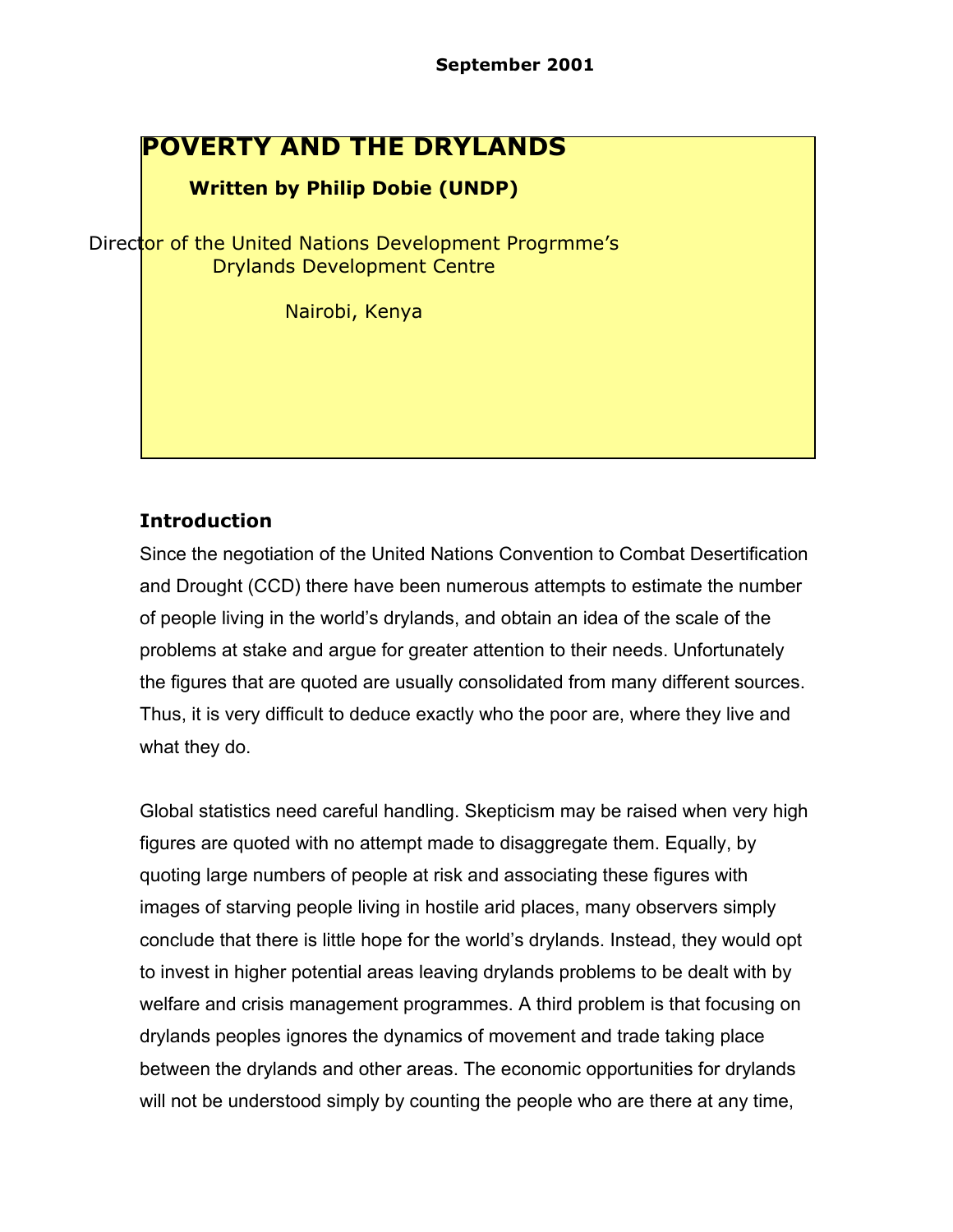but by understanding the ways that other areas rely on the produce and labour provided by the drylands, and how the drylands in turn import goods and services from outside.

This paper takes as its initial premise the assumption that there are important and significant populations in the world's drylands who, given the right conditions and incentives, can achieve good livelihoods, accumulate assets to reduce vulnerability and escape from poverty. However, to make a convincing case it is necessary to challenge current wisdom on the distribution and condition of drylands populations, and build more realistic scenarios that decision makers can take seriously. This is a major task, and this paper will only set the challenge and introduce some of the new evidence that is required.

# **Commonly quoted statistics**

Two recent publications provide the most comprehensive up-to-date statistics on drylands populations available<sup>i</sup>. They tabulate the extent of arid regions in Africa, South Asia and Latin America, and their respective human populations. Based on the definitions agreed within the CCD, it is shown that about 40% of the earth's surface is made up of drylands.



The remaining category above includes 8% hyper-arid desert and 18% cold drylands according to CCD classifications. The percentage of the world's population living in these drylands was calculated to be about 38%, equivalent to 2.3 billion of today's global population of 6 billion.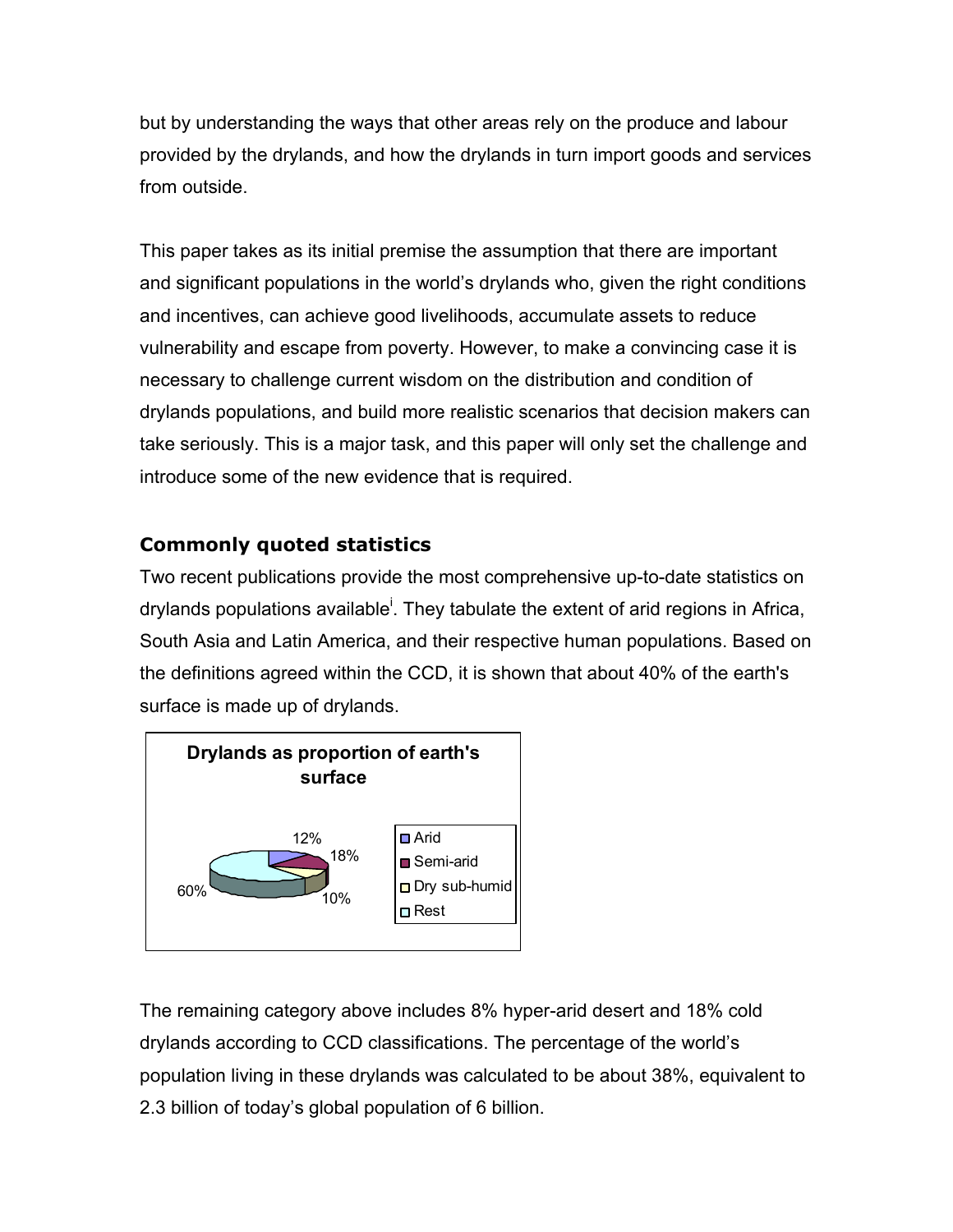

These are startling figures for the number of people living in the arid, semi-arid and dry sub-humid parts of the world, and should be better known to policy makers. Indeed, one of the original purposes of the research that led to these figures being published was to draw attention to the very significant numbers of people living in and deriving their livelihoods from the drylands. Closer analysis is needed, however, to understand their full importance.

### **Challenging the figures**

The first challenge in interpreting these data is to get a better understanding of drylands livelihoods. It would be a mistake to assume that all 2.3 billion are poor, rural dwellers. Indeed, the arid, semi arid and dry sub-humid parts of the world contain many of the world's great cities. New Delhi (1993 population 8.96 million<sup>ii</sup>) and Mexico City (1990 population 9.8 million<sup>iii</sup>) are just two examples of mega cities that happen to be in the drylands. In 1995, the level of urbanization in the world was as follows: Africa 34%, Europe 74%, North and Central America 68%, South America 78%, Asia 35%, and Oceania 70%.<sup>iv</sup> By applying these proportions to the number of people living in the drylands, it can be estimated that 800 - 900 million of the world's drylands population live in cities. While this is a very crude estimate, it does serve to emphasize that development can only be tackled through a clear understanding of the regional dynamics in drylands areas containing both urban and rural populations. Therefore, the number of rural dwellers directly suffering from desertification and land degradation are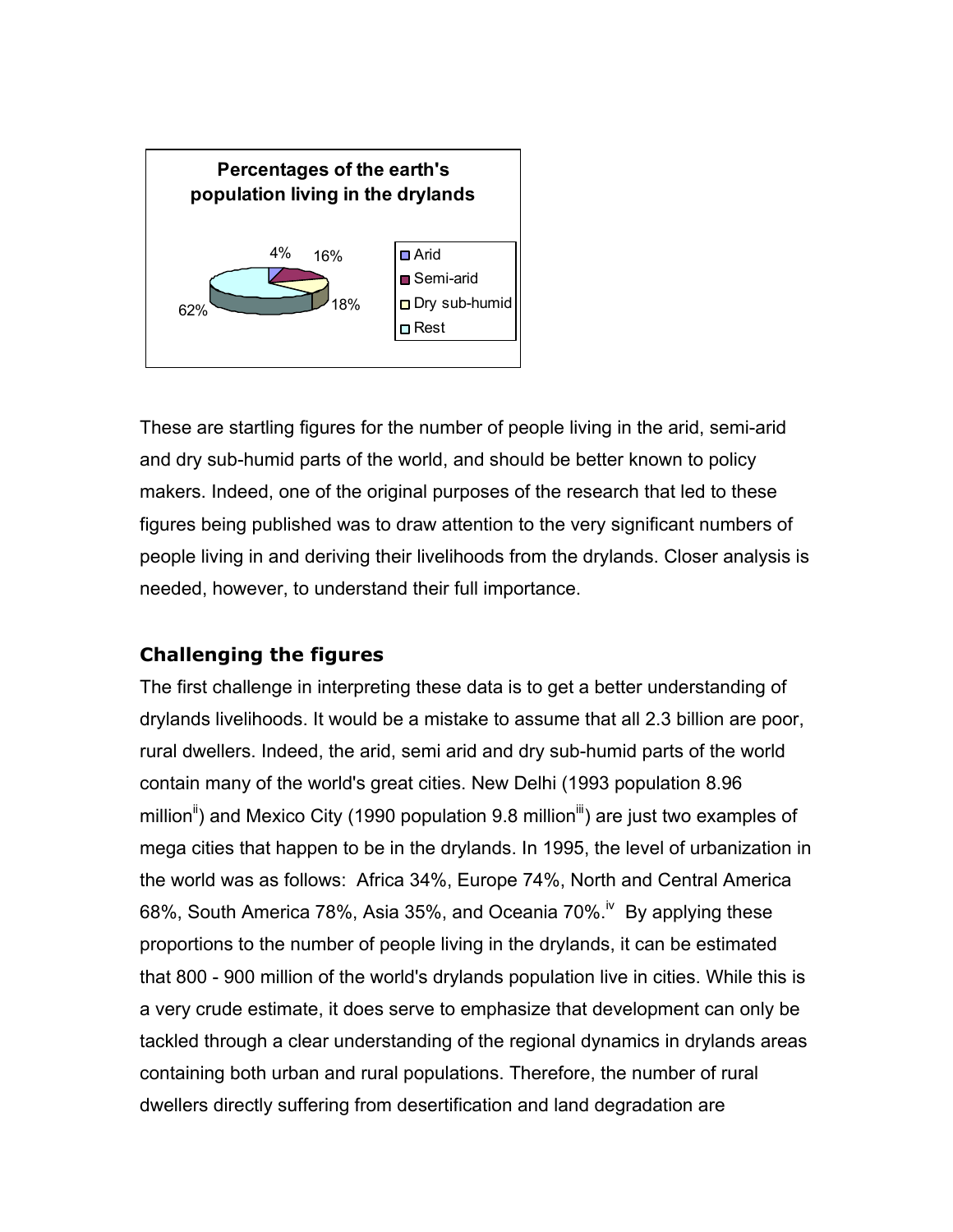considerably fewer than the figure of 2.3 billion. However, even more importantly, the figures point to the overall economic vitality of the drylands, with modern cities as well as more traditional agriculturalists.

A second adjustment that needs to be made to global figures is to separate them into developed and developing regions. Again, the data to do so are not readily available. Half of the surface area of the United States of America is classified as drylands. However, most people would argue in favour of excluding the US populating (276 million) and that of Australia (19 million) from the estimate of those at risk of impoverishment from desertification $\theta$ .

There are clearly many types of drylands country, facing very different challenges and requiring very different policy responses, as shown below.

|                 | Land area   | Population | Population on | <b>Drylands</b> |
|-----------------|-------------|------------|---------------|-----------------|
|                 | (thousands) | on         | drylands      | population as   |
|                 | $Km^2$ )    | productive |               | % of pop. on    |
|                 |             | lands      |               | productive      |
|                 |             | (million)  |               | lands           |
| India           | 3,275       | 919        | 410           | 45              |
| Nigeria         | 913         | 111.7      | 42.6          | 38              |
| <b>Botswana</b> | 580         | 1.4        | 1.4           | 100             |
| Mali            | 1,254       | 10.7       | 10.3          | 96              |
| Eritrea         | 121         | 3.1        | 3.1           | 100             |

India and Nigeria are examples of large, populous countries that have significant dryland areas and the total numbers of people living in these areas are 410 million and 42.6 million respectively (although many will be urban dwellers and not reliant on livelihoods directly from the land) $\dot{y}$ . However, the proportion of people living in the drylands in each country is less than half their total population. Countries of this size have the advantage of considerable diversity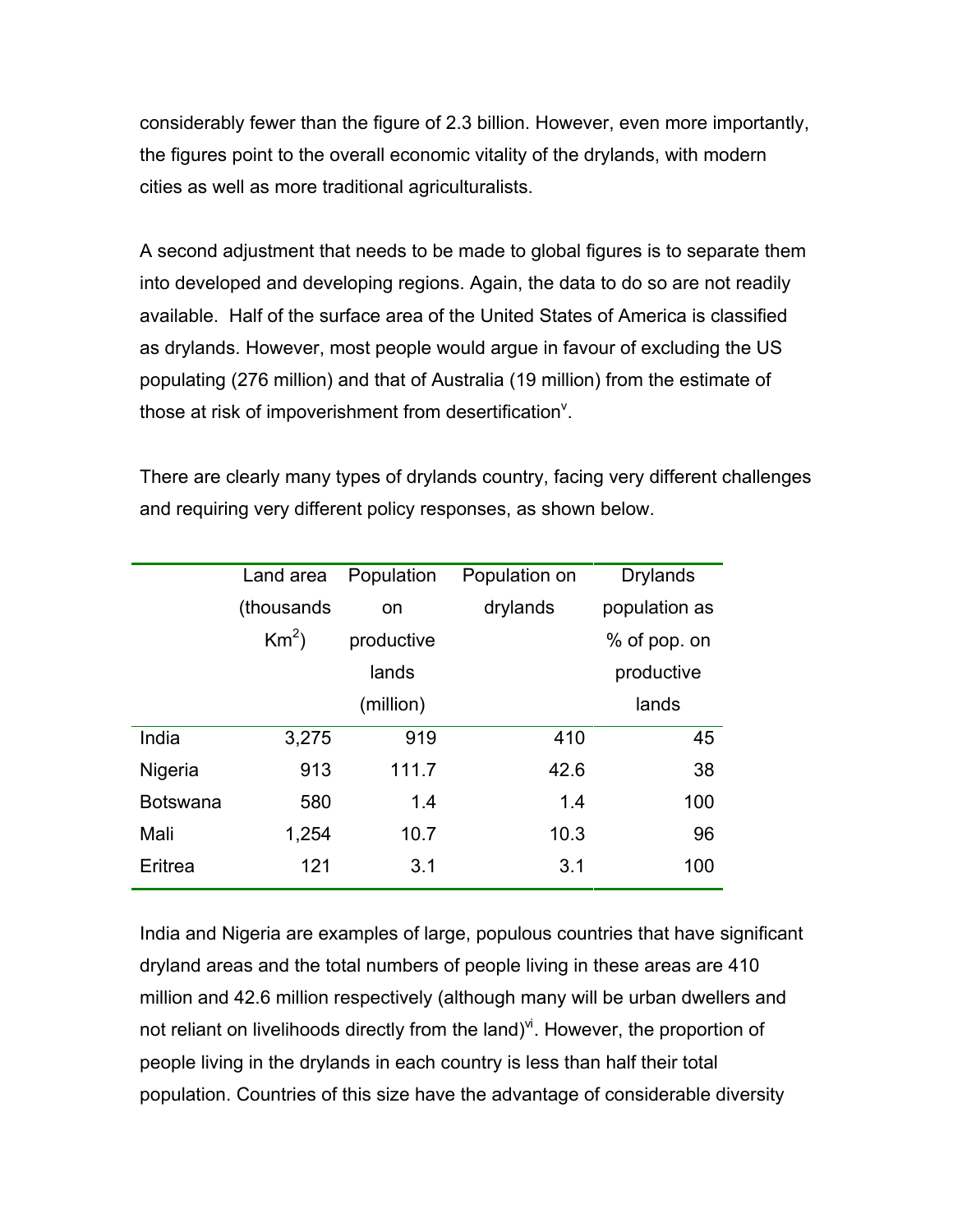within the country, so far as the climate is concerned. There are many other opportunities for alternative livelihoods, and substantial trade in goods and services. India has a highly diversified economy, with a strong industrial sector (26.3% GDP in 1999, including 15.9% manufacturing). (All economic data are *World Bank<sup>vii</sup>*). However, agriculture continues to be a prominent sector (27.7% of GDP). Much of this is dryland agriculture, comprising about 50% of India's agricultural land. The country has made extensive use of irrigation and other forms of water management, and can trade commodities and services between the drylands and other regions.

The ability to benefit from different ecosystems within a single country is also very clear in the case of Nigeria, where agriculture is the dominant sector (39% of GDP in 1998, a figure that has increased over the last twenty years). Nigeria stretches from the humid south coast to the semi-arid lands of the North. Rains that are plentiful in the South extend northwards seasonally, touching the northern regions for only a short period. Thus rainfall is lower and the rainy season shorter the further north one travels. Over centuries, the north has been used for rearing of livestock and growing millet and sorghum – well adapted to low rainfall. Nomadic pastoralists drive animals through the arid and semi arid zones, which can be productive, with good management. The animals are driven south during the dry season, when tsetse fly is absent, to be sold in urban markets in the humid coastal region. In turn, produce from the humid lands (maize, yams and other root crops etc.) is carried north. Obviously, this traditional pattern has become less dominant as a way of life over recent decades, but Nigeria nevertheless provides a good example of how drylands can be used to their best comparative advantage within a national economy. Clearly, simply counting the people in the dry areas reveals little of this complex trading economy.

Mali, by contrast, is a huge West African country, which is almost all dryland and hyper arid desert. Only the valleys of the Niger river system provide opportunities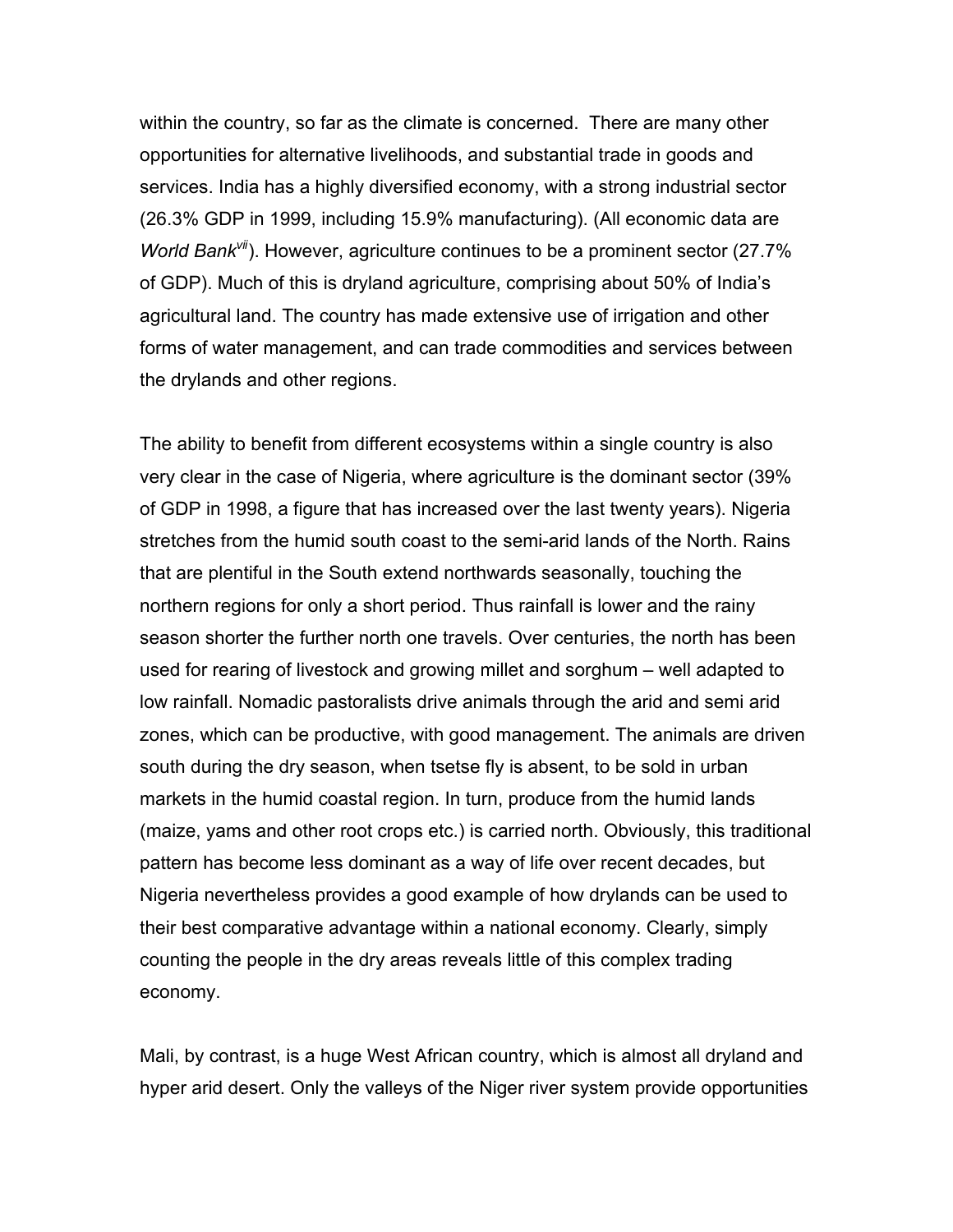for water management and irrigation. As a result, 96% of Mali's population lives in the drylands, and the economy of the country reflects this. Mali is a predominantly agricultural country, this accounting for 46.5% of the economy in 1999. Apart from intensive rice production schemes on the Niger, most rural Malians are engaged in pastoralism or the production of dryland crops, especially millet and sorghum. Since colonial times, Mali has been growing cotton. More recently, such production has expanded greatly. In 1999 exports of cotton were worth \$244 million, more than 40% of Mali's total exports, and exceeding even gold, Mali's former export leader. Within an international trading context, Mali has been able to make use of the comparative advantage conferred by its drylands. Unlike Nigeria, Mali's north-south trade routes must cross national boundaries and hence makes trading opportunities dependent on trade policies in the broader region - a topic that will be returned to later in this paper. Equally, many Malian farming families depend on migrants' remittances from travel to Côte d'Ivoire and elsewhere. Were such opportunities to be shut down, there would be great impoverishment.

Botswana is an example of a dryland country whose economy has shifted completely from agricultural production, which contributed only 3.6% of GDP in 1999. Industry, especially the mining of diamonds, copper and nickel, dominates the economy. However, Botswana still has many poor people employed in pastoralism and small-scale crop production. The challenge for countries like Botswana is to establish the means by which dryland farmers can trade profitably within a rapidly modernizing economy. The opportunities established under agreements to export beef to the European Union under concessionary terms exemplifies the shifts that are taking place in traditional dryland economies. While minerals, beef and other exports make major contributions to the national economies of some drylands countries, they do not necessarily bring incomes to poor rural dwellers, who may be unable to assert claims on the resources in question. Indeed, exploitation of resources may even lead to the shifting of people from their land.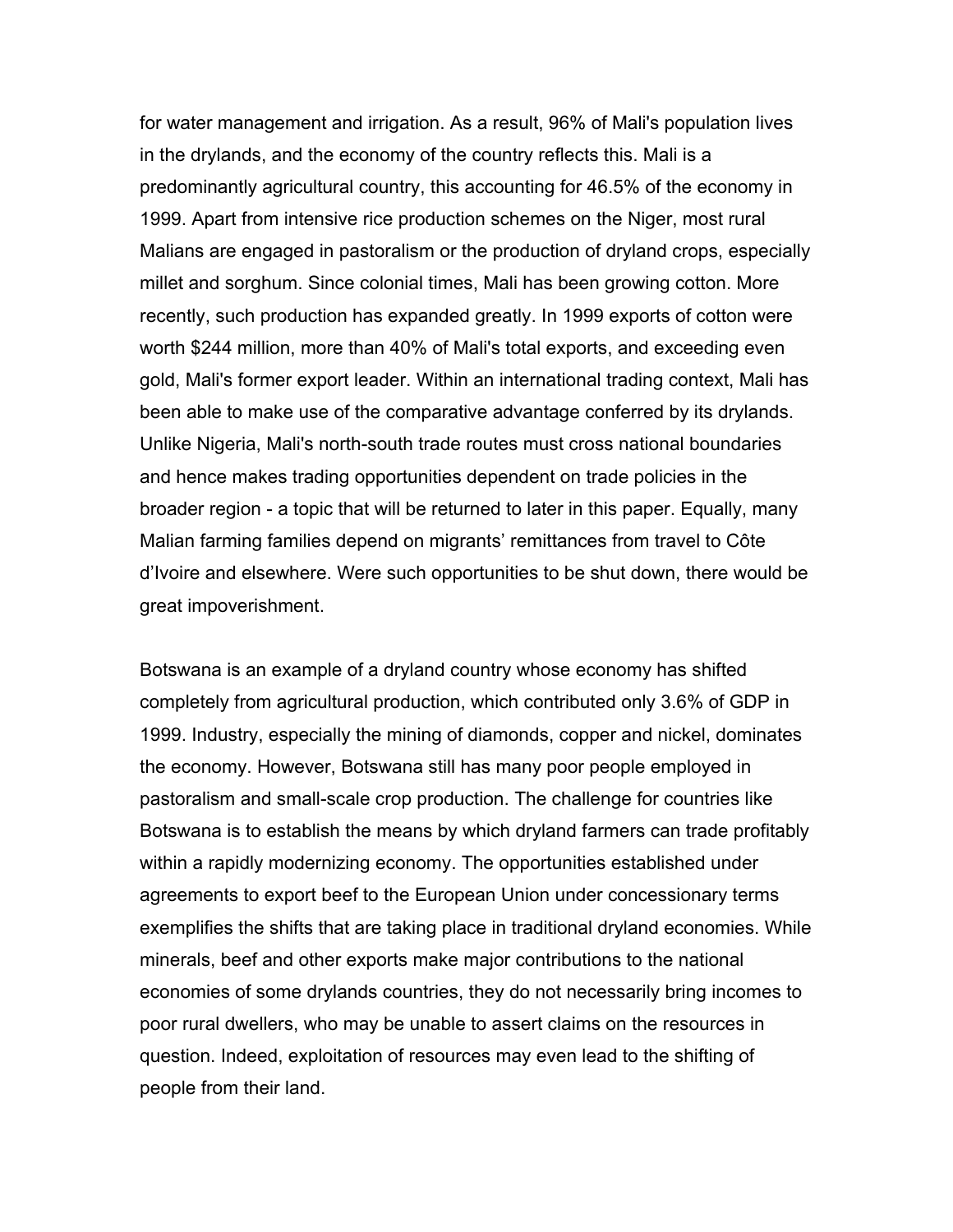#### **The poverty dimension**

It is clear from the above discussion that while global figures provide insight into the need for support to drylands development, they can only be the first step in understanding how to address poverty reduction. There are strong grounds to believe that the drylands are home to great numbers of very poor people. Four years ago, Nelson et al<sup>viii</sup> estimated that of the world's poor, about 325 million lived on favoured lands, while 630 million lived on marginal agricultural lands, forested areas and drylands. The effects of increasing populations on marginal lands which leads to increased impoverishment have been commented on by many authors. *The most important contributing factor towards degradation of fragile lands in Sub-Saharan Africa is a nexus of poverty, rapid population growth and inadequate progress in increasing crop yields. Poor people in their quest for food and other livelihood needs are increasingly expanding cultivation into forests, steep hillsides and other fragile areas … reducing fallow periods to the point where soils are inadequately rejuvenated, pursuing land management practices that deplete soil nutrients … overgrazing pasture … cutting trees for fuelwood …ix*. When studying the location of poor people in different parts of the world, there is a clear correlation between those living in degraded areas and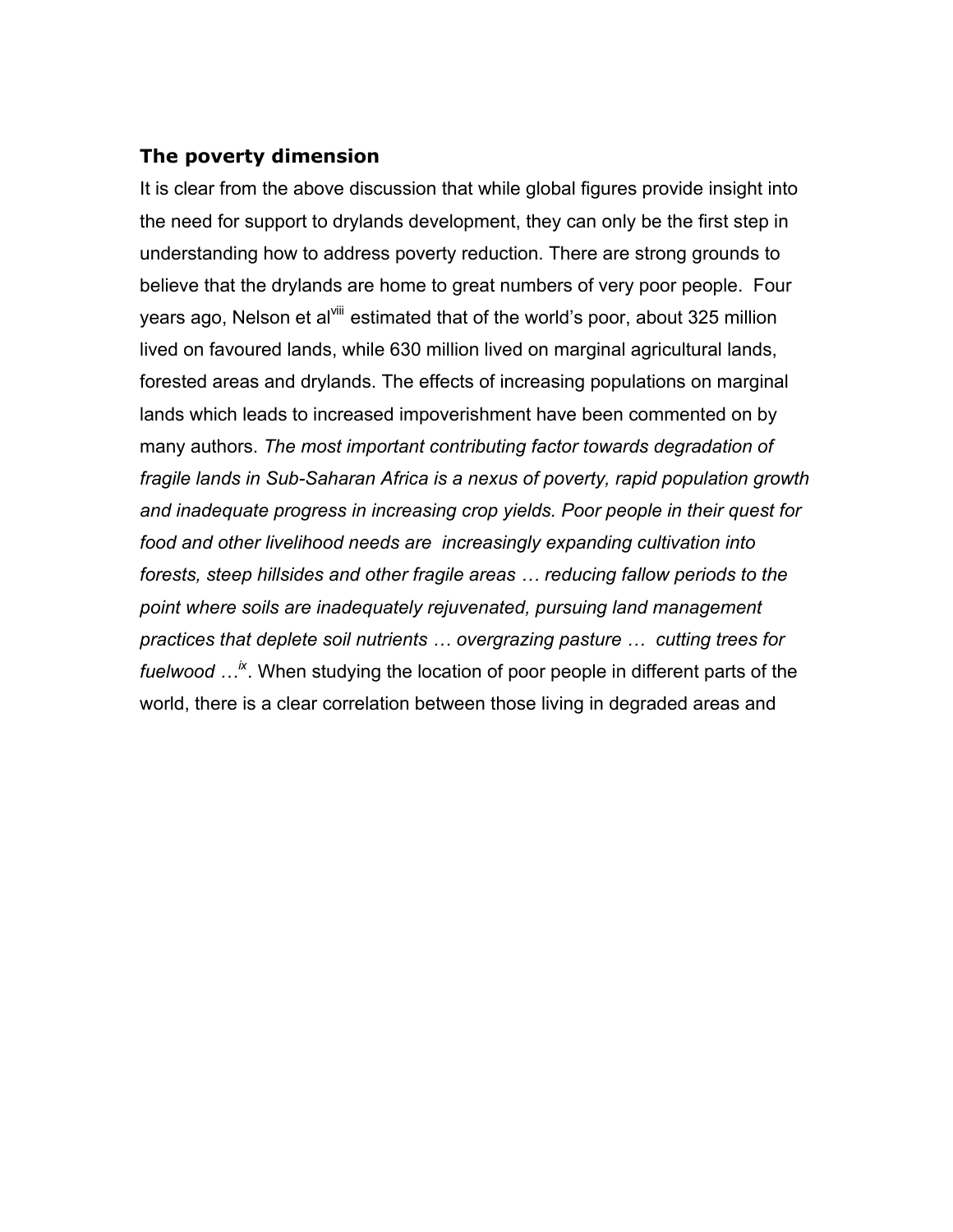high levels of impoverishment.



Source: Bournay & Recacewicz. (1997). Statistics Norway/SSB - Ministry of Environment

Take Cameroon for example, which is characterized by a fairly moist southern region and progressively dryer conditions further north, with the Northern Region being extensively dryland. In 1987 31% of all Cameroonians lived in the Northern Region, and 50% of the country's poor population lived there. Poverty increases from the coastal region northwards. It is below 25% in the urban centres of the south west yet 50% in the dry rural north. Illiteracy and housing conditions are worst in the north, while the highest rate of maternal mortality was recorded in Maroua in the far north. School enrollment rates are lowest in the northern provinces and the enrollment gap between boys and girls widest there<sup>x</sup>. A similar patter can be discerned in Kenya<sup>xi</sup>. *The highest incidence of poverty (68 – 84% in 1994) is found to be in the Arid and Semi-Arid Lands (ASAL) districts in Northern Kenya.* There is also a great disparity between the most favoured regions and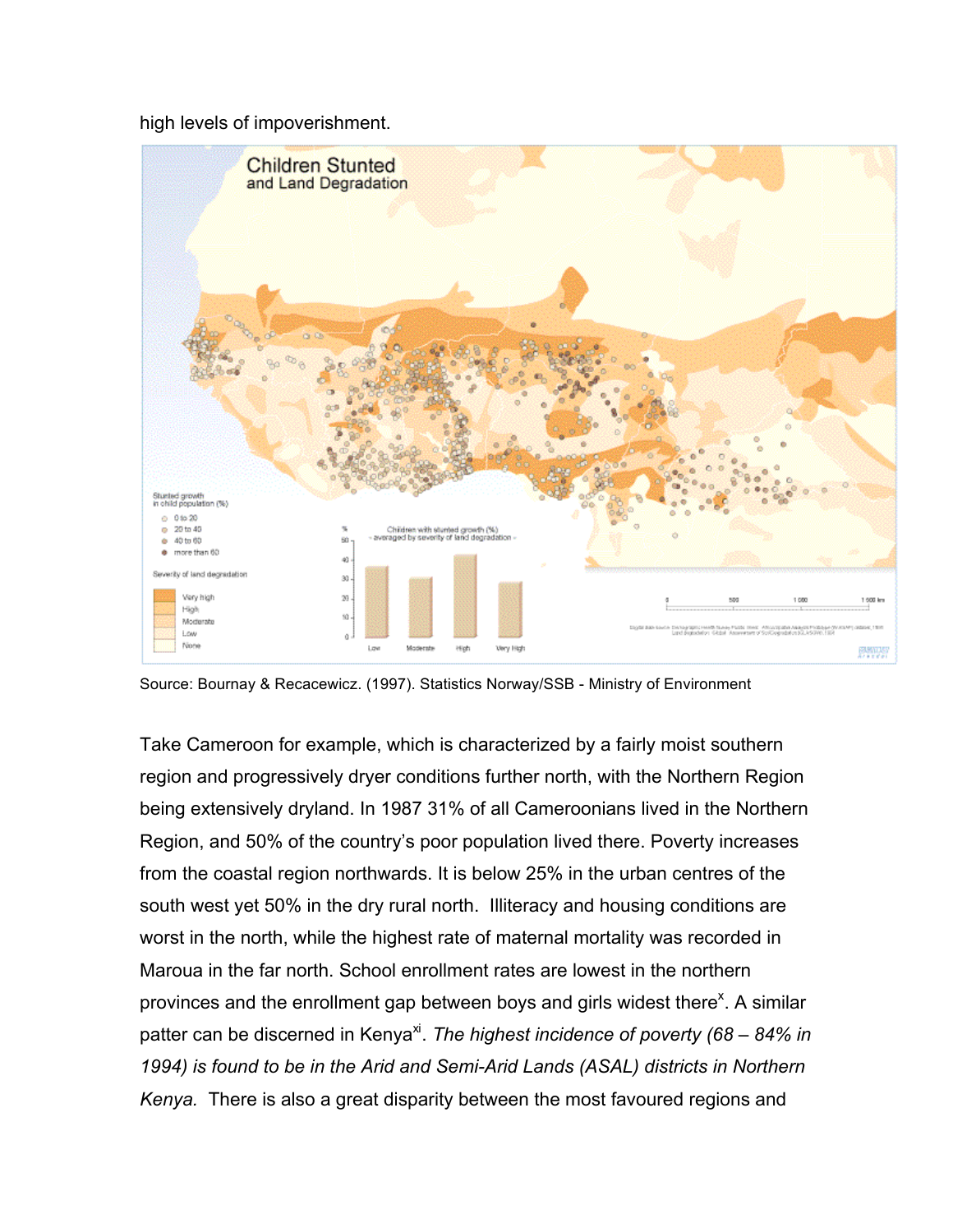the dry north. Life expectancy in Nairobi is about 66 years, but 53 in Wajir (in the arid lands of North-East Kenya). Adult literacy in Nairobi is around 93% while it is 12% in Wajir. Secondary school enrollment in Nairobi is 55%, and 5% in Wajir. The Human Development Index in Nairobi is 0.72 and 0.26 in Wajir, a level of disparity similar to the difference in HDI between Thailand and Tanzania.

| Data from Kenya 1989 census                                                    |             |  |  |  |
|--------------------------------------------------------------------------------|-------------|--|--|--|
| Number of arid and semi arid districts                                         | 19          |  |  |  |
| Range of proportion of national population of drylands districts $0.3 - 6.5\%$ |             |  |  |  |
| Total people in arid and semi-arid lands                                       | 8.6 million |  |  |  |
| Arid and semi-arid population as proportion of national                        | 40.1%       |  |  |  |
| population                                                                     |             |  |  |  |

(The analysis is based on current district boundaries. There have been considerable changes since 1989, and as a result the analysis misses about one quarter of the population who live in new districts. However, the distribution of new districts will tend to make the figures for total arid and semi-arid populations conservative estimates. New census data will be available soon, and it will be interesting to compare today's data with those presented above, especially in terms of population movement in and out of the dry districts).

Given the competing demands for investment in all parts of Kenya, does it make sense to invest in these dry, fragile areas? Recent research of the Machakos, shows the enormous improvements in productivity, incomes and sustainability that can be achieved when the conditions are right. This semi-arid part of Kenya, once plagued by drought, severe soil erosion and endemic poverty, is now referred to as the "Machakos Miracle". Governance changes have been at the centre of changes that have led farmers to invest their own energies and funds in soil and water conservation, leading to vastly improved fertility and highly profitable agriculture<sup>xii</sup>. Much of the story of the transformation of Machakos including where the transformation has still to touch all poor people - is summarized in *World Resources*, 2000 – 2001<sup>xiii</sup>). The lesson from Machakos is that farmers with secure rights to their land, a system of governance that permits them to make decisions and access to good marketing opportunities can make even semi-arid lands green and productive.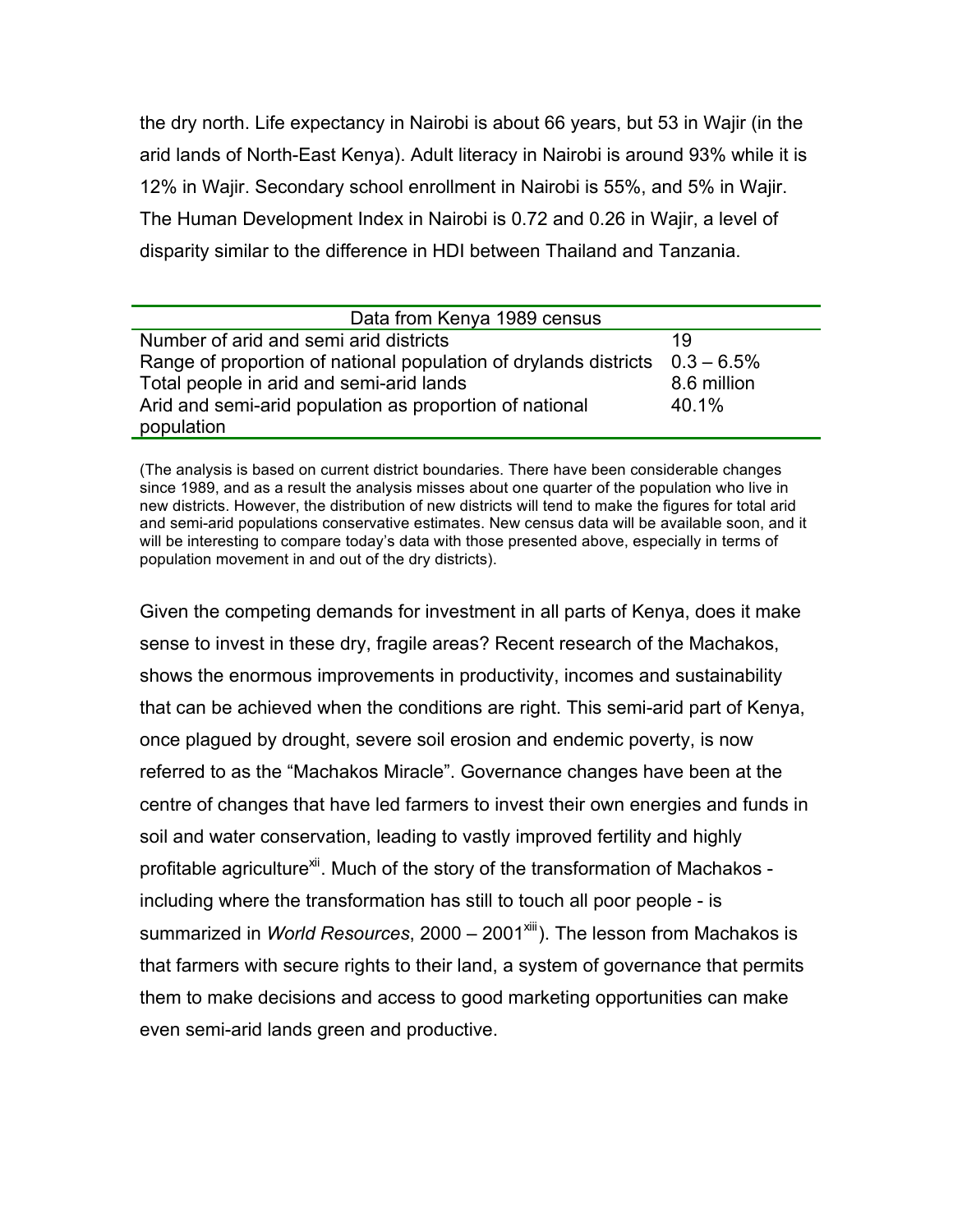There are many opportunities for investment in the drylands. Farmers for centuries have been investing their time and limited capital in responding to new options. In many places, cash crop production can be intensified, by focusing on high-value crops, such as fruit and vegetables. Livestock keepers have always kept a close eye on changing prices in near and distant markets and adapted accordingly. Tourism can flourish in the wildlife reserves of Africa, almost all of which fall in dryland areas. Governments need to see how their own investment can add value to the effort provided by local people.

The alternative to investing in the drylands is bleak. Drylands populations are robust, but very vulnerable to drought and other shocks. If the conditions for development in those regions are not improved, even more drylands people will be driven into extreme poverty, and join those who have already left and are adding to the pressures on the cities of both the developing and developed world. Seasonal migration from drylands areas has always been a normal feature of their economies, with export of labour being a fundamental means of improving livelihoods. But, in recent decades the phenomenon has grown with more people migrating permanently, and more escaping civil conflict and serious drought. As more working age men spend more time away from their homes seeking work, it can be expected that there will be a weakening of the capacities of remaining communities to be productive, and an increase in the numbers of female-headed households.

The difficulties and threats of migration must be set against the opportunities that are created. The modern world is very much a creation of migration of people seeking better opportunities. Millions of people migrated from poverty in Europe to seek new opportunities in the Americas, Australia and elsewhere. It is unrealistic to believe that a similar phenomenon will not take place in the drylands. A major difference, however, is that increasingly labour markets are becoming saturated or closed, and there is a risk of people exchanging one form of poverty and isolation for another. They will also contribute to the pressures on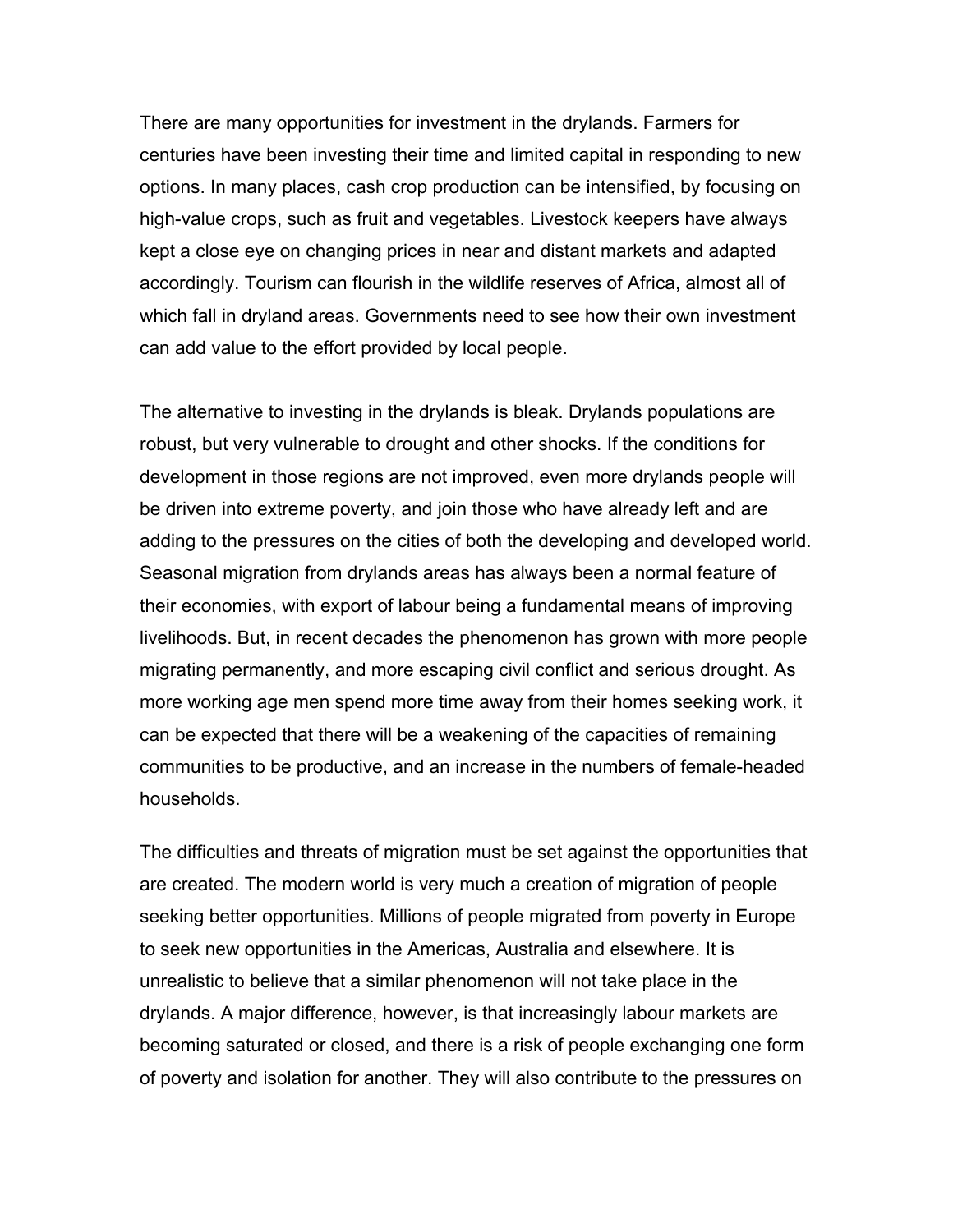cities and developed countries where they end up. Much more information is needed on land degradation as a driver of migration, and whether migration results more from people seeking a better income. Two studies can be cited. In describing a four-year investigation of migration from Mexico to the United States, Michael Leighton reported that *Although the United States will no doubt continue to attract a large number of migrants from Mexico for a number of economic reasons It is becoming increasingly apparent that the degradation of agricultural lands as a result of preventable, human-induced factors is a major determinant of the migration phenomenonxiv*. Following other studies, the United States National Intelligence Council considered that migration from Sahelian countries played a significant role in the recent political destabilization of Coted'Ivoire<sup>xv</sup>.

Despite the additional pressures placed on the drylands by increased population, there are signs that previous development assistance has worked. The author of this paper remembers that during the 1980s, aid workers in Mali were seriously discussing the long-term viability of supporting its drylands peoples, and whether it would be better to move them into more productive areas. Today, Mali's dependence on food imports has been dramatically reduced, its institutions are greatly improved, its agricultural exports have increased, it is moving into the information age by planning to link communities through the internet, and most of those aid workers are long gone.

#### **Drylands countries and trade**

The final part of the jigsaw that helps to describe the poverty-environment nexus in the drylands is trade. Drylands populations are not passive victims of their environment, but have excellent coping capacities, are innovative, and extremely responsive to economic signals and opportunities. *Prices and markets play a major role in fashioning the strategies pursued by different* [drylands-dwelling] *people in the face of changing economic opportunities. The responses of Sahelian farmers and herders to better market conditions generated by*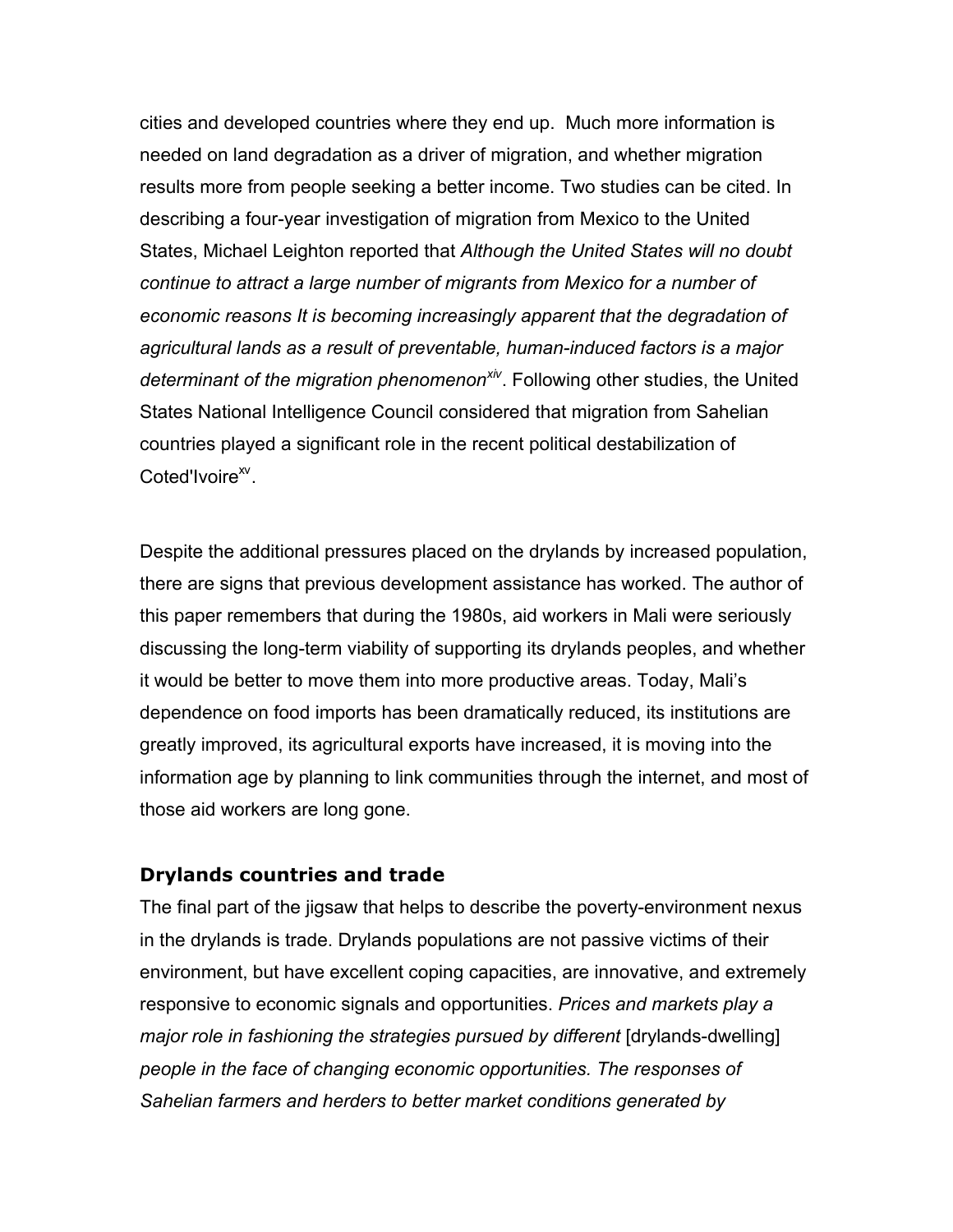*devaluation of the CFA franc bear witness to this creativity, as shown by increased livestock exports, and rising cereal prices<sup>xvi</sup>. It is unfortunate that while* there have been many examples of worthwhile projects to make technical improvements to agriculture in the drylands, there are few examples of the drylands being systematically incorporated into economic and trade policies, either nationally or regionally. An excellent discussion of the significance of trade in drylands economies is given in Snrech (1995)*xvii*. This shows that urban growth can be a good thing. The growth in West African cities generates demand for a range of rural produce on their hinterland areas, thereby spurring a process of agricultural investment and intensification.

We need to integrate not only the *needs* but also the *productive potential* of dryland peoples into economic and trade strategies. Taking the Sahel as an example, this region has much to offer trading partners within West Africa and the rest of the world. Instead of focusing on 1 or 2 billion mouths to feed in the drylands, we should remember this implies 1 or 2 billion pairs of hands to work. Unfortunately, where countries have valuable trading assets in their drylands, the poor seldom benefit from them. This applies equally to minerals, cash crops and the extensive wildlife in Africa that brings in valuable tourist revenues. Poverty alleviation is above all an issue of ensuring opportunities, and drylands strategies must ensure the equitable access of drylands populations to opportunities.

The development business is increasingly shifting to "integrated", "comprehensive", "programmatic" forms of development assistance. We need to put drylands development policy where it belongs - right at the heart of macroeconomic, social, political and environmental policy. **First we must show how National Action Plans to Combat Desertification and Drought can be dovetailed with other strategy processes, such as Poverty Reduction Strategies. We also need to see a clear demonstration by donors that they will support the CCD and drylands development, not with an attitude of reluctant welfarism, but with an avowed intention to raise productivity and**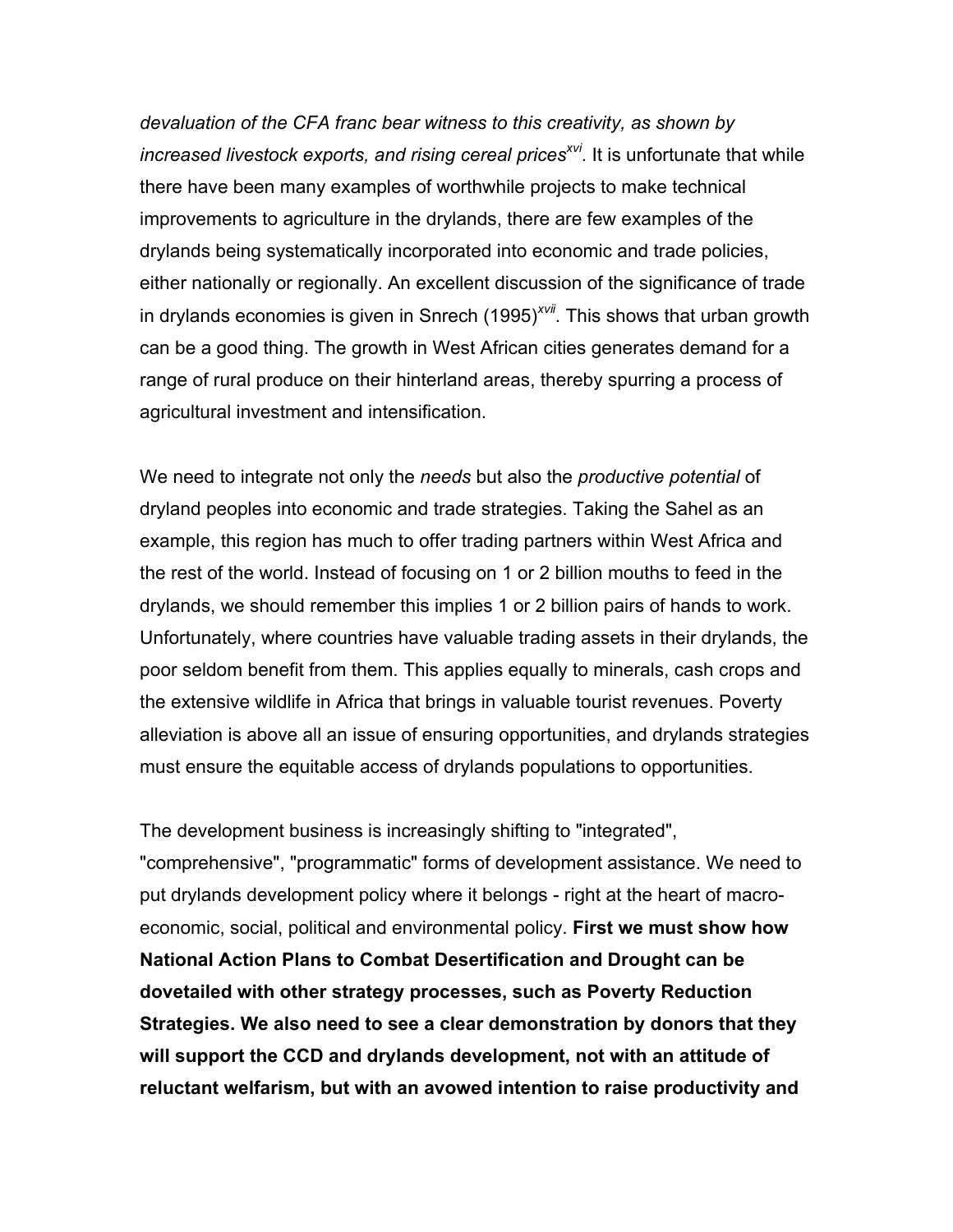**bring the drylands into the modern economy. Lets see how trade rules might positively favour dryland economies.**

# **Round-up**

- $\triangleright$  Drylands cover more that 40% of the earth's surface.
- $\triangleright$  There are in excess of 2 billion people living in the drylands.
- $\triangleright$  But, not all of these people are either primarily dependent upon the land, nor are all of them rural dwellers. The absolute number of poor rural drylands people may nearer to one billion.
- $\triangleright$  However, this "numbers game" distracts from the real issues. The absolute numbers of people in the drylands are great, and poverty is particularly associated with dry areas.
- $\triangleright$  But, the condition of poverty in the drylands is not absolute, and there are many examples that demonstrate the potential of people in the drylands to pursue good livelihoods. The secrets are not in welfare and crisis management, but in establishing the right systems of governance and markets that will provide incentives for people to invest and work.
- $\triangleright$  Markets and trade are of great importance to drylands farmers and herders. The most important helping action for any of them will be for policy makers to understand the productive capacities of those peoples, and the benefits to be derived through full integration of the drylands into national and regional economic policy.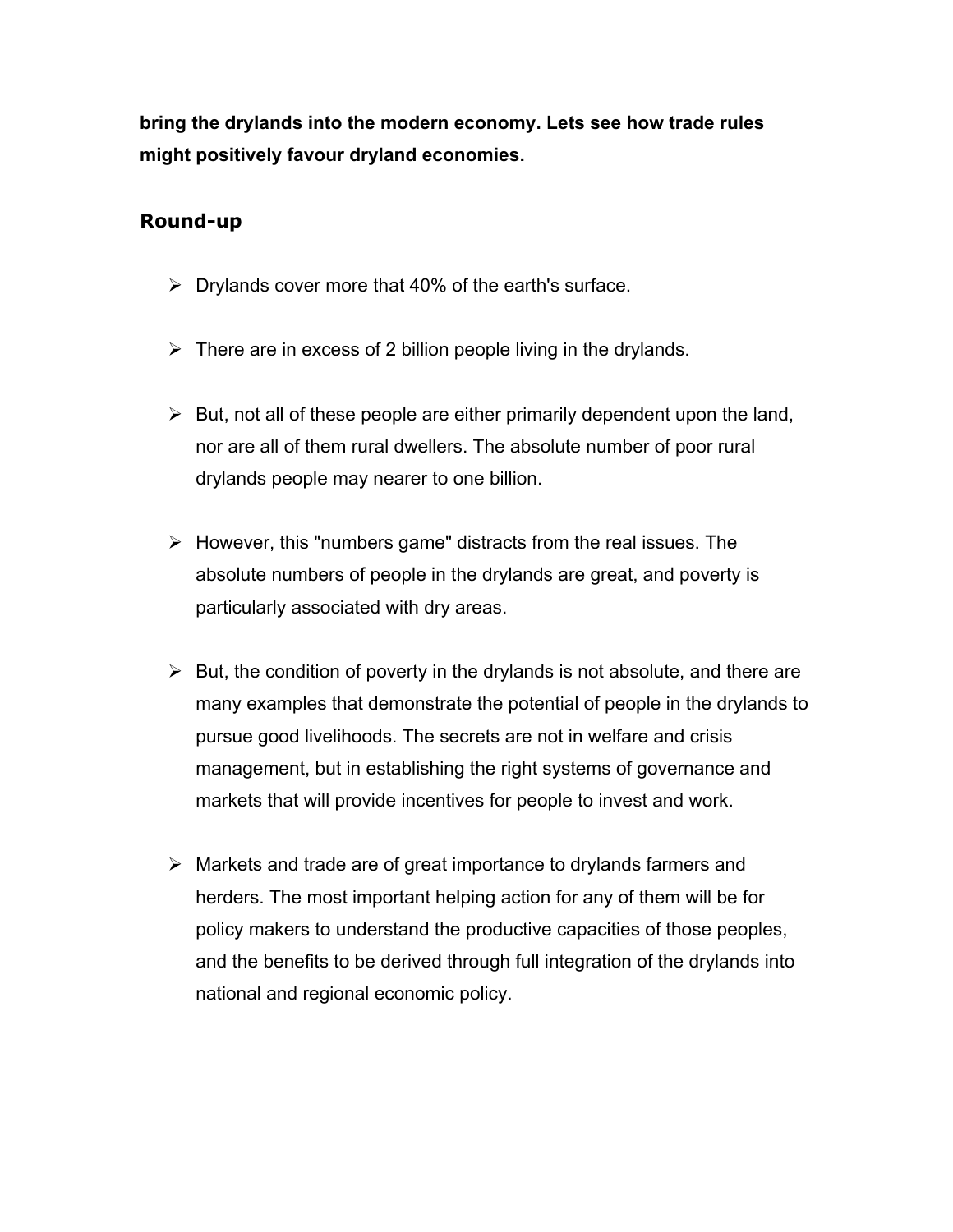- $\triangleright$  The development cooperation community now has a great opportunity to put drylands development where it belongs - at the heart of development policy, especially through integration into poverty alleviation strategies.
- $\triangleright$  While much progress has been made in the development of drylands, the needs continue to increase. In a modern world where goods, services and labour are increasingly traded in a global market, the tendency for large numbers of people to abandon the drylands will increase. This will not be an altogether bad process if educated, capable people choose to seek their future elsewhere. But if societies are left to collapse, there will be a steady attrition of population, placing huge burdens on the places they go to, and leaving increasing numbers of people - predominantly the elderly, women and children - who will require continued and expensive help both from donors and their own nations coffers. However, migration is a continuing phenomenon that has shaped today's world. Migration to escape poverty has created today's economic powerhouses. The purpose of development must not be to keep people in poor circumstances on the land, but to open opportunities to them, and migration to cities and beyond will always be part of this.
- $\triangleright$  And when the economics of the drylands are regenerated, whether through agriculture, tourism or mining, the poor people must be beneficiaries, and benefits should not continue to be siphoned off into capital cities.

i *Aridity zones and drylands populations*, United Nations development Programme Office to Combat Desertification and Drought and World Resources Institute (1997). *Drylands population assessment II (draft)* United Nations development Programme Office to Combat Desertification and Drought and World Resources Institute www.undp.org/seed/unso (1999).

ii *World Resources 1996 - 1997*, Oxford University Press, published World Resources Institute, ISBN 0-19-  $521160-X.$ <br>iii www.xist.org

iv *World Resources 1996 - 1997*, Oxford University Press, published World Resources Institute, ISBN 0-19- 521160-X.<br>v www.unfpa.org/swp/1999/Swp search C.cfm

<sup>&</sup>lt;sup>vi</sup> www.unfpa.org/swp/1999/Swp search<sup>-</sup>C.cfm